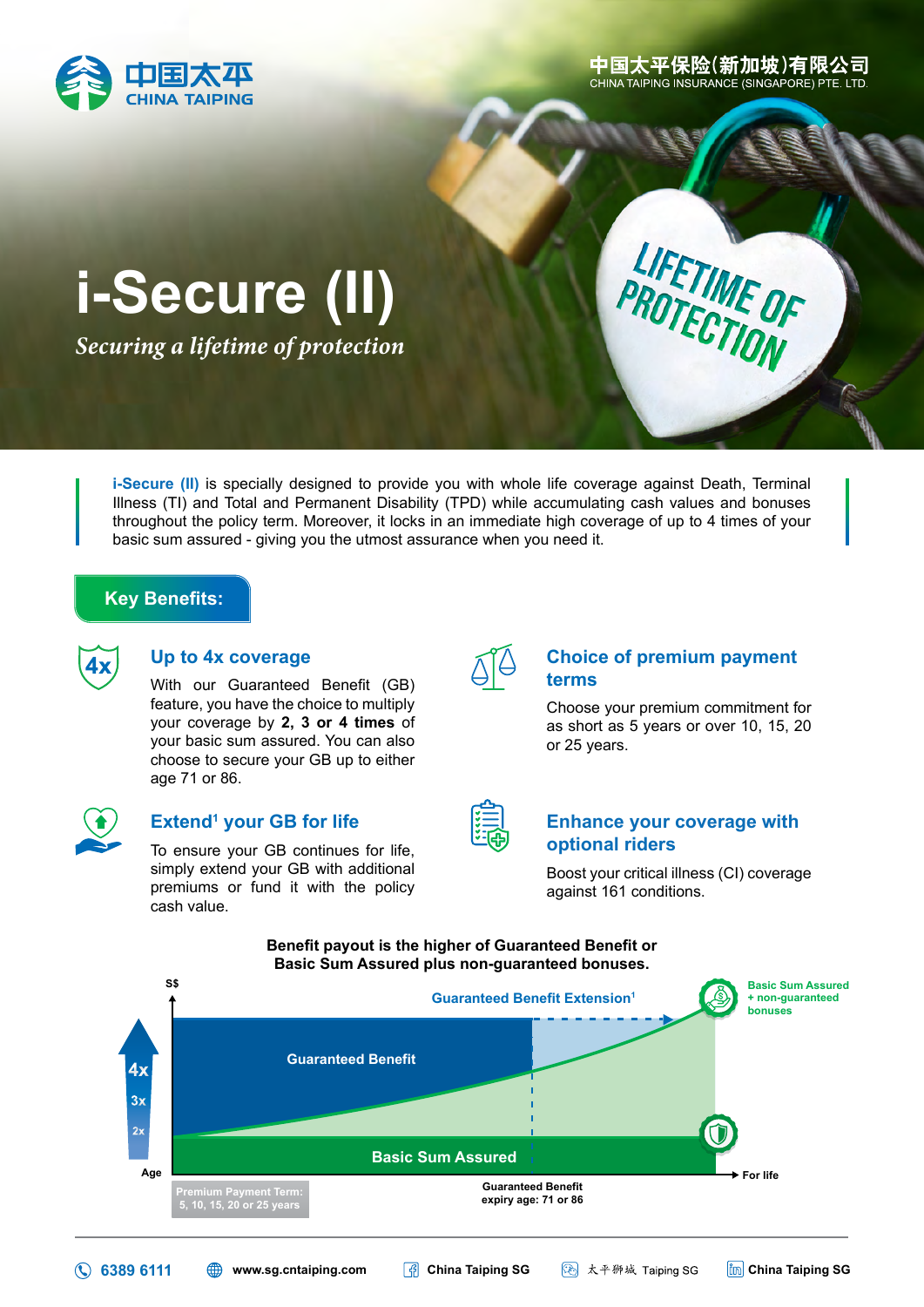# **Enhance your coverage** for greater peace of mind

Singaporeans are increasingly mindful about their health and well-being. Thus, regular health checkups have become an annual routine. While it is fortunate if you detect illnesses early, you still need to be financially prepared to take care of the rising healthcare cost.

The treatment cost of some common major critical illnesses such as cancer, heart disease and stroke can be significant. You may be unable to continue to earn a steady income when critical illnesses strikes. Therefore, you should ensure that you have adequate protection.



According to the Life Insurance Association Protection Gap Study in 2017, Singaporeans are only covered for 20% of their critical illness needs.

To ensure you are financially secured, you can now close your critical illness protection gap with our exclusive whole life critical illness riders. These riders will follow your selected GB factor of 2, 3 or 4 times.

- **AdvancedCare Rider (II)** pays a lump sum benefit<sup>2</sup> upon diagnosis of any of the covered 55 advanced stage critical illnesses such as major cancers, stroke, liver/lung diseases, heart attack, coma and more.
- **EarlyCare Rider (II) pays a lump sum benefit<sup>2</sup> upon diagnosis of the covered critical illnesses from Early,** Intermediate to Advanced stages. It also provides additional benefits for **12** Juvenile Conditions and **12** Special Conditions.

These lump sum payouts will enable you to seek the best medical treatment and focus on your path to recovery.

| <b>Critical Illnesses</b>        | <b>Number of conditions</b> |
|----------------------------------|-----------------------------|
| Early Stage                      | 42                          |
| Intermediate Stage               | 40                          |
| <b>Advanced Stage</b>            | 55                          |
| <b>Addtional Benefits</b>        | <b>Number of conditions</b> |
|                                  |                             |
| Juvenile Conditions <sup>3</sup> | 12                          |
|                                  |                             |



#### *Sources:*

*https://www.lia.org.sg/media/1334/press-release.pdf*

*https://www.straitstimes.com/business/banking/working-adults-have-inadequate-cover-if-critical-illness-strikes-says-study*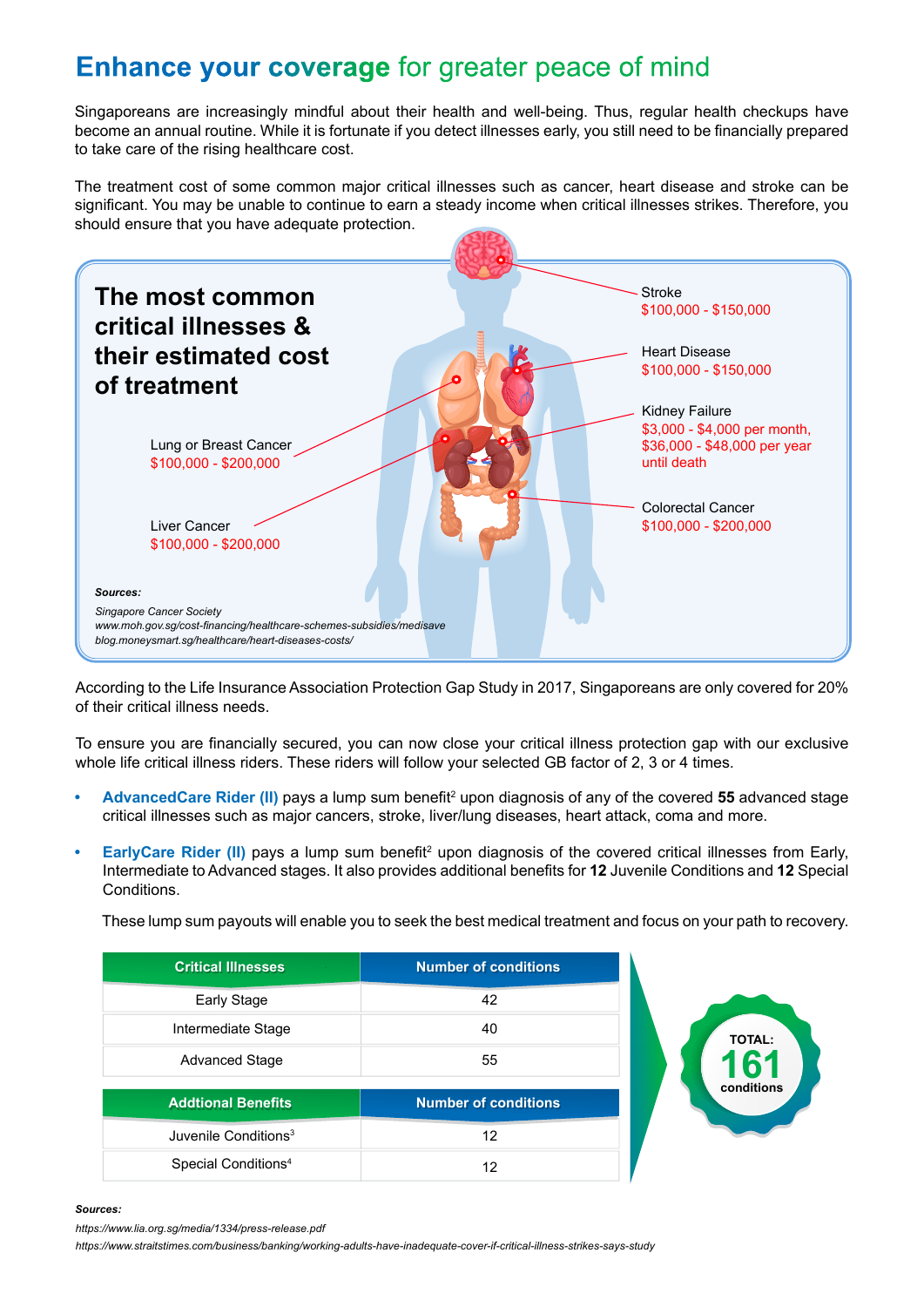# **Premium Waiver Riders** to ensure your protection plan is intact



Should any misfortune happens to the payer and/or spouse, be assured that your policy will continue to take care of you and your loved ones while the premiums are funded by us.

| If you are buying for | You can add-on these premium                         | <b>Premiums are waived</b><br>in the event of |    |  |
|-----------------------|------------------------------------------------------|-----------------------------------------------|----|--|
|                       | waiver riders                                        | Death / TI / TPD                              | CI |  |
|                       | Payer Rider<br>(covers you)                          |                                               |    |  |
|                       | <b>Enhanced Payer Rider</b><br>(covers you)          |                                               |    |  |
| Your child            | Early Payer Rider<br>(covers you)                    |                                               |    |  |
|                       | Spouse Rider<br>(covers your spouse)                 |                                               |    |  |
|                       | <b>Enhanced Spouse Rider</b><br>(covers your spouse) |                                               | 5  |  |
|                       | <b>Early Spouse Rider</b><br>(covers your spouse)    |                                               |    |  |
|                       | Payer Rider<br>(covers you)                          |                                               |    |  |
| Your spouse           | <b>Enhanced Payer Rider</b><br>(covers you)          |                                               |    |  |
|                       | Early Payer Rider<br>(covers you)                    |                                               |    |  |
| Yourself              | <b>Enhanced Waiver Rider</b><br>(covers you)         |                                               |    |  |
|                       | <b>Early Waiver Rider</b><br>(covers you)            |                                               |    |  |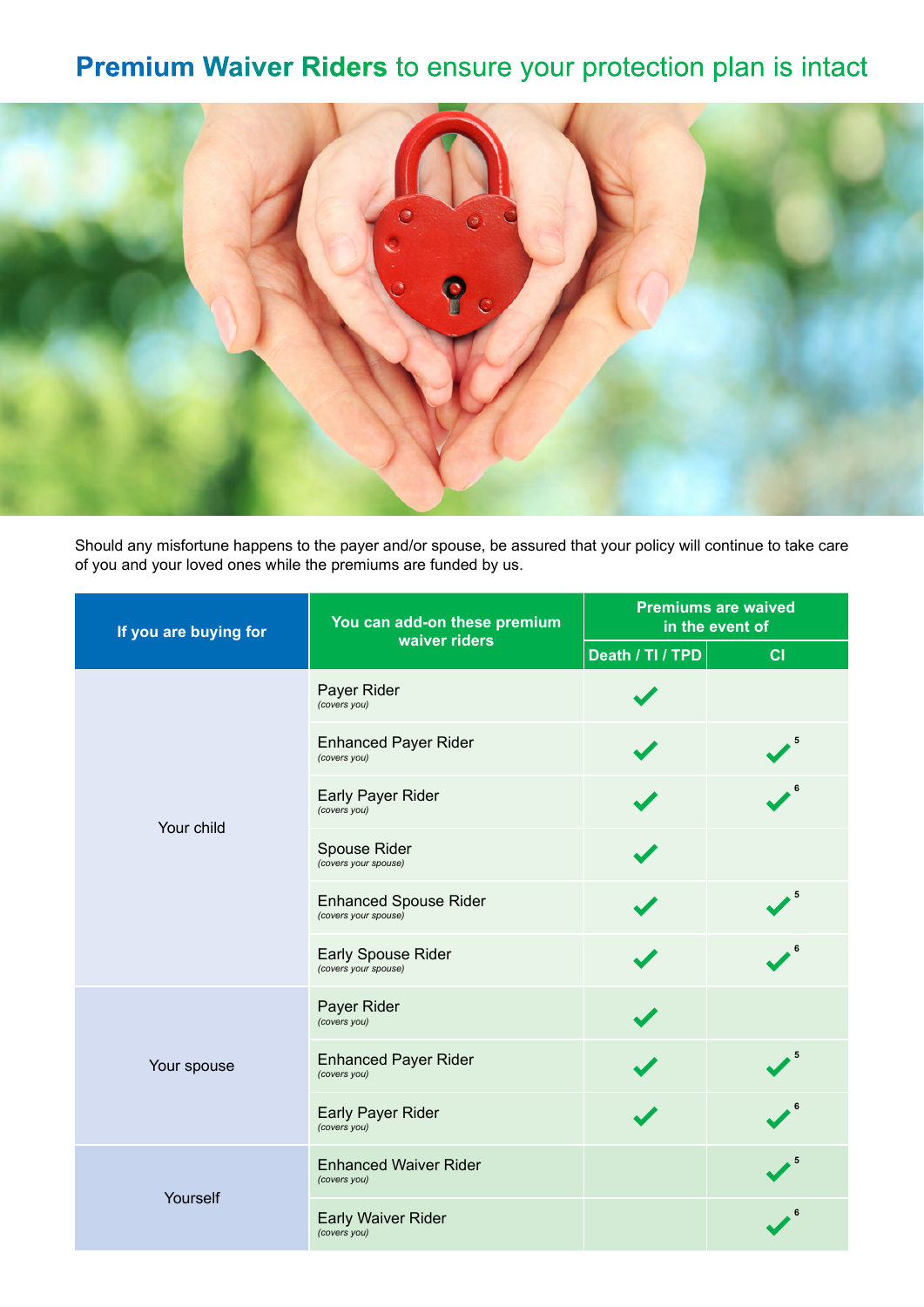

Kenny, aged 35, would like to create a gift for love for his son, Ivan, aged 1. He takes up i-Secure (II) and EarlyCare Rider (II) with a premium payment term of 10 years and chooses a GB factor of 4x till Ivan's age 71. To ensure a peace of mind that this gift remains intact should an unfortunate event happens to him or his spouse, Kenny adds on the Enhanced Payer Rider and Enhanced Spouse Rider.

|                                           | <b>Sum Assured (SA)</b> | <b>Guaranteed Benefit (GB)</b> |            |
|-------------------------------------------|-------------------------|--------------------------------|------------|
| <i>i-Secure (II)</i><br>(Basic plan)      | S\$75,000               | <b>4x</b>                      | S\$300,000 |
| <b>EarlyCare Rider (II)</b><br>(EC Rider) | S\$75,000               |                                | S\$300,000 |

| Age<br>of Ivan | <b>Events</b>                                           | <b>Conditions</b>                                    | <b>Payout</b>                                                                                         | <b>Remaining SA and GB</b> |  |
|----------------|---------------------------------------------------------|------------------------------------------------------|-------------------------------------------------------------------------------------------------------|----------------------------|--|
| $\overline{2}$ | Kenny (at age 36)<br>diagnosed with Major<br>Cancer     | Advanced<br>Stage                                    | The Enhanced Payer Rider will waive off all<br>PREMIUMS<br>WAIVED!<br>future premiums for the policy. |                            |  |
| 3              | Ivan is diagnosed with<br>Kawasaki Disease              | Juvenile<br>Condition <sup>3</sup><br>(20% of EC SA) | S\$15,000                                                                                             | Payouts do not reduce the  |  |
| 45             | Ivan is diagnosed with<br><b>Diabetic Complications</b> | Special<br>Condition <sup>4</sup><br>(20% of EC SA)  | S\$15,000                                                                                             | SA and GB.                 |  |
| 62             | Ivan is diagnosed with<br>Alzheimer's Disease           | Early Stage <sup>2</sup><br>(100% of EC GB)          | S\$300,000*                                                                                           | i-Secure (II) terminates.  |  |

## **Total Payout: S\$330,000**

*\*Assumes GB is higher than the prevailing SA + non-guaranteed bonuses.*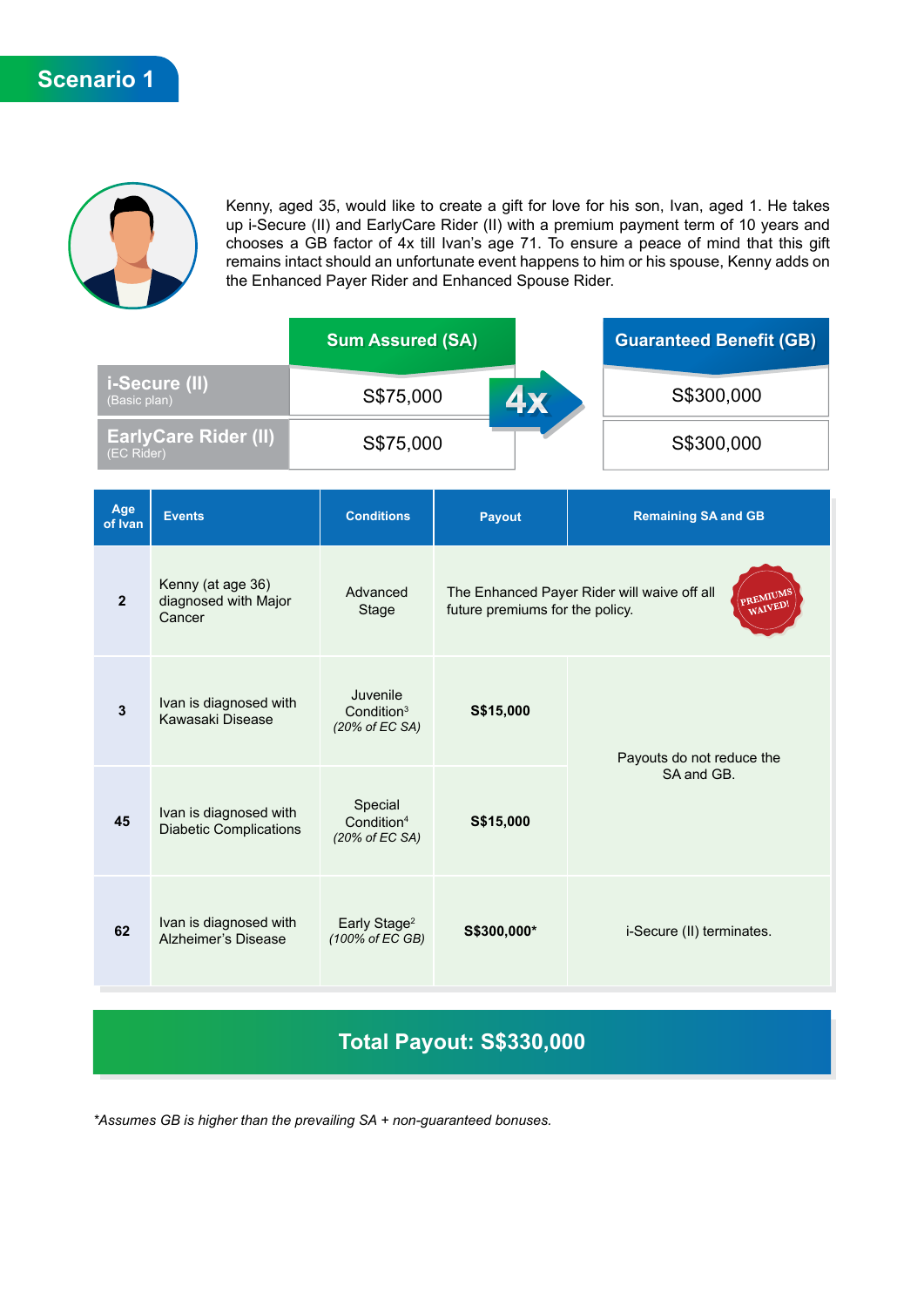

Lina, aged 30, is concerned about the rising healthcare costs and she wants to be financially prepared. She then takes up i-Secure (II) and EarlyCare Rider (II) with a premium payment term of 25 years and chooses a GB factor of 4x till age 86.

|                                           | <b>Sum Assured (SA)</b> | <b>Guaranteed Benefit (GB)</b> |            |
|-------------------------------------------|-------------------------|--------------------------------|------------|
| i-Secure (II)<br>(Basic plan)             | S\$150,000              | <b>4 X</b>                     | S\$600,000 |
| <b>EarlyCare Rider (II)</b><br>(EC Rider) | S\$100,000              |                                | S\$400,000 |

| Age<br>of Lina | <b>Events</b>                                                     | <b>Conditions</b>                                     | Payout      | <b>Remaining SA and GB</b>                   |                                                                   |
|----------------|-------------------------------------------------------------------|-------------------------------------------------------|-------------|----------------------------------------------|-------------------------------------------------------------------|
|                | <b>Breast Cancer with</b><br>Mastectomy                           | Intermediate<br>Stage <sup>2</sup><br>(100% of EC GB) | S\$350,000* | Basic SA<br>Basic GB                         | $:$ S\$62,500<br>$:$ S\$250,000<br>$:$ S\$12,500<br>$:$ S\$50,000 |
| 45             | <b>Breast Reconstructive</b><br>Surgery following a<br>Mastectomy | Special<br>Condition <sup>4</sup><br>(20% of EC SA)   | S\$20,000   | EC SA<br>EC GB                               |                                                                   |
| 47             | Progresses to Stage 4<br><b>Breast Cancer</b>                     | Advanced<br>Stage <sup>2</sup><br>(100% of EC GB)     | S\$50,000*  | Basic SA<br>Basic GB<br>EC Rider terminates. | $:$ S\$50,000<br>$:$ S\$200,000                                   |
| 86             | Chooses to extend her Guaranteed Benefit for life.                |                                                       |             |                                              |                                                                   |
| 88             | Passes away                                                       |                                                       | S\$200,000* | i-Secure (II) terminates.                    |                                                                   |

# **Total Payout: S\$620,000**

*\*Assumes GB is higher than the prevailing SA + non-guaranteed bonuses.*